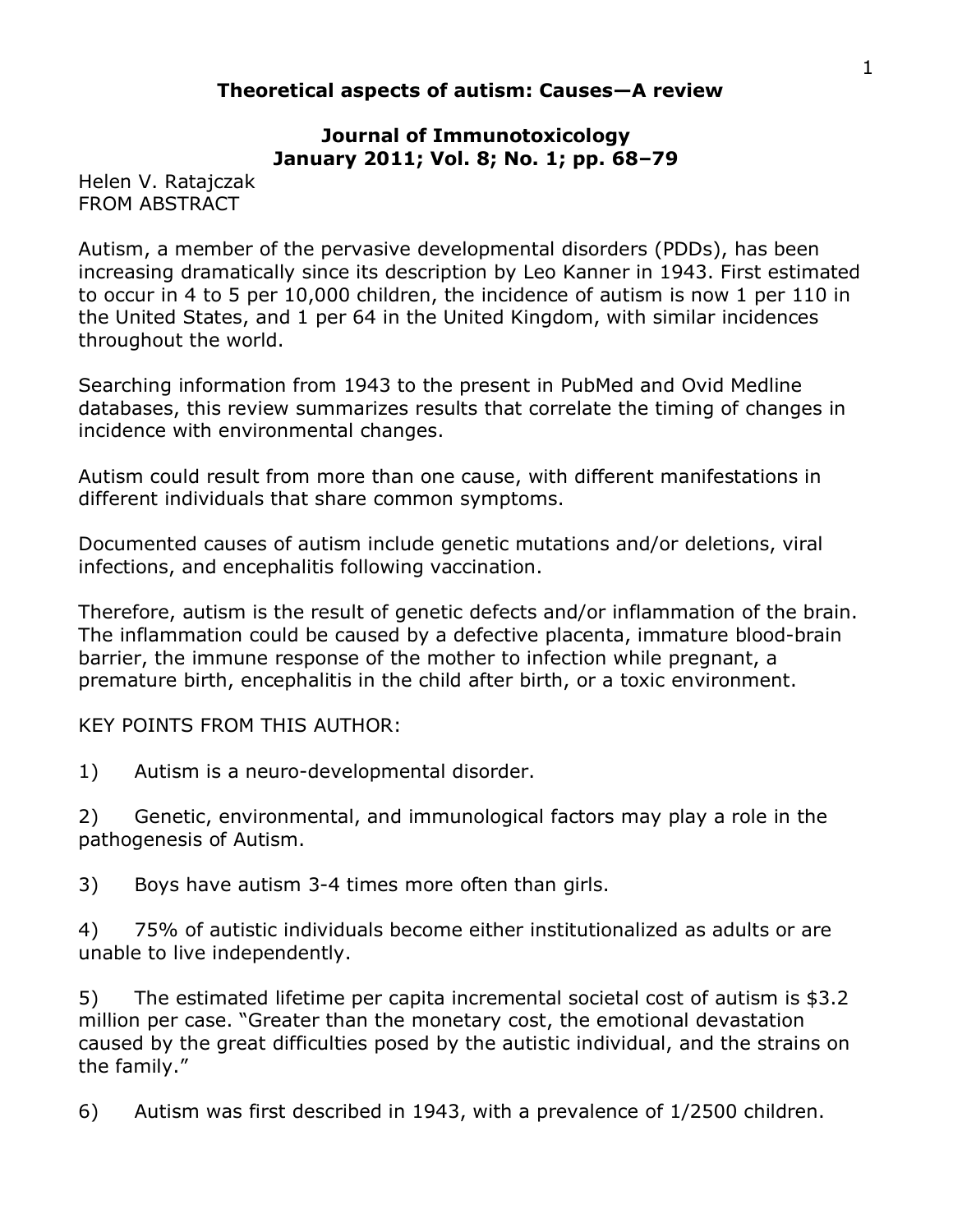7) In the 1970s, autism was still 1/2500 children. By the 1990s the rate was 1/250 children, a 10-fold increase.

8) "The Center for Disease Control and Prevention states that the prevalence of autism is increasing at epidemic rates."

9) In 2002, the rate for autism was 1/150 children (USA).

10) In 2006, the rate for autism was 1/110 children (USA).

11) A 2007 parent survey showed an autism rate of 1/91 children (USA).

12) The incidence of autism in the United Kingdom is also increasing, with higher rates than in the United States, with a current prevalence of 1/64 children.

13) The autism increase is not a result of reclassification; there have been no changes in prevalence of mental retardation, speech/language impairment, or traumatic brain injury, "which suggests that the increase in autism is real."

# **Changes in rates of autism incidence**

1) In 2004, the flu vaccine containing Thimerosal was recommended for all children 6–23 months old in the United States. In addition, flu vaccination during all trimesters of pregnancy is now universally recommended in the United States. Most flu vaccines contain Thimerosal, despite its implication in autism.

## **[Important: the flu vaccine still contains Thimerosal with mercury, and is recommended for all children and pregnant mothers, every year]**

2) The increase in autism incidence began about 1988–1990.

3) "The new version of the measles, mumps, rubella vaccine (i.e., MMR II) that did not contain Thimerosal was introduced in 1979. By 1983, only the new version was available. Autism in the United States spiked dramatically between 1983 and 1990 from 1/2500 to 1/500."

4) "In 1988, two doses of MMR II were recommended to immunize those individuals who did not respond to the first injection. A spike of incidence of autism accompanied the addition of the second dose of MMR II."

5) "In 1988, MMR II was used in the United Kingdom, which reported a dramatic increase in prevalence of autism to 1/64. Canada, Denmark, and Japan also reported dramatic increases in prevalence of autism."

6) "The rubella component of MMR II was propagated in a human cell line derived from embryonic lung tissue. The MMR II vaccine is contaminated with human DNA from the cell line. This human DNA could be the cause of the spikes in incidence."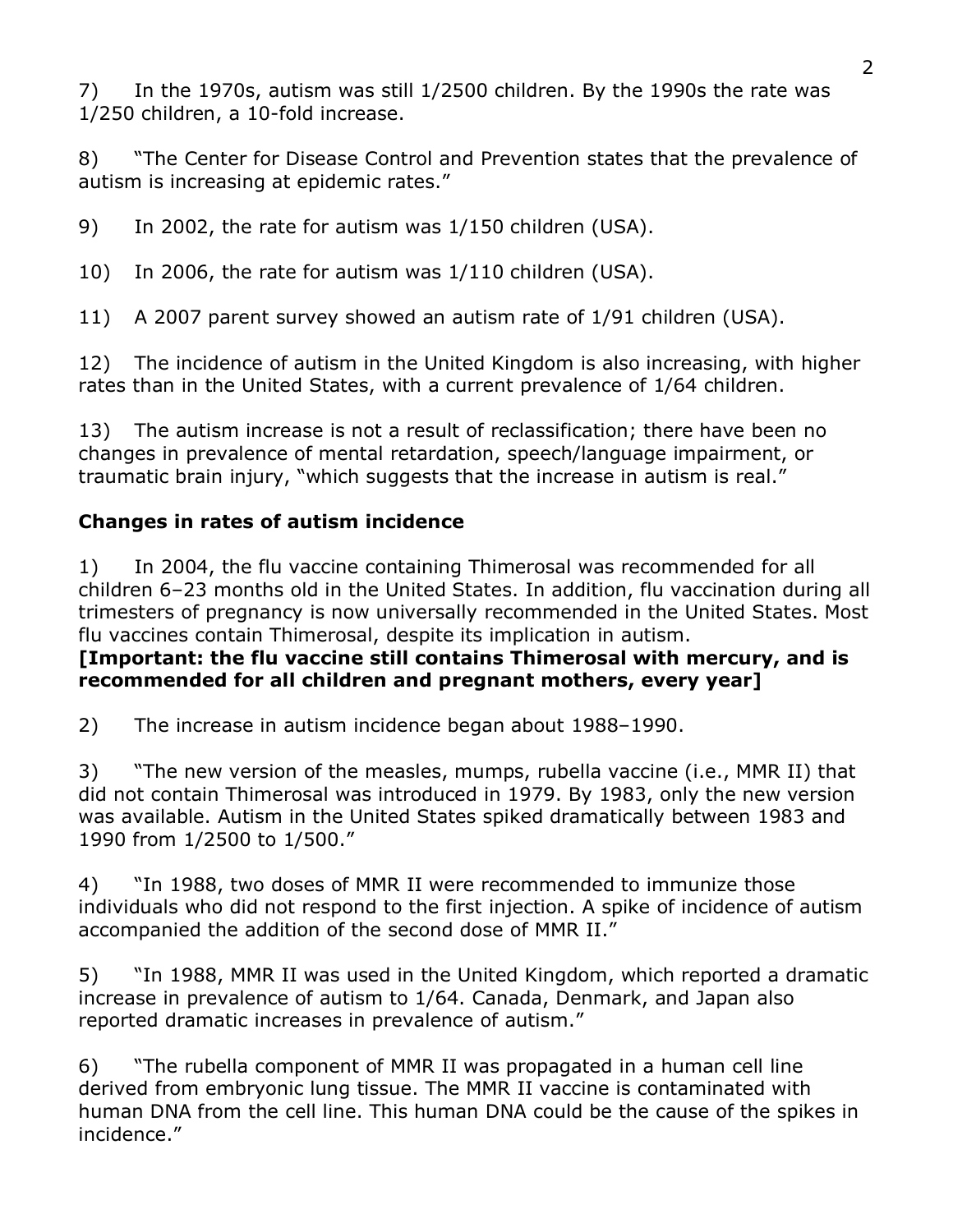7) "An additional increased spike in incidence of autism occurred in 1995 when the chicken pox vaccine was grown in human fetal tissue."

8) The human DNA from the vaccine can be randomly inserted into the recipient's genes. This insertion occurs primarily on the X chromosome in genes involved in nerve cell synapse formation, central nervous system development, and mitochondrial function, accounting for autism primarily in boys. These data "support the hypothesis that residual human DNA in some vaccines might cause autism."

9) "The incidence and prevalence data indicate the timing of introduction of vaccines and changes in the type and increasing number of vaccines given at one time implicate vaccines as a cause of autism."

10) The current recommended immunization schedule in the United States includes six vaccines at 2 months. "The immune system is particularly sensitive at 2 months of age." "The immune system of an infant is compromised at 2 months. A challenge by so many vaccines while the immune system is compromised might contribute to an onset of autism."

## **Vaccine antigens**

1) "Many parents cite normal development of their children until they receive vaccines at about the age of 18 months."

2) A possible cause of autism is that the pertussis toxin in the DPT vaccine creates chronic autoimmune damage to the gut, altering immune function.

3) When the measles vaccine is given, it depletes the children of their existing supply of Vitamin A, which negatively impacts the retinoid receptors, accounting for the distorted vision in autistic individuals. "When the natural form (cis) of Vitamin A was given to autistic subjects for 2–3 months, followed by urocholine, many autistic children showed immediate improvement in their autistic behaviors, including improved eye contact, ability to socialize, ability to sleep through the night, etc."

## **Vaccine Preservative and Environmental Mercury**

1) "There is evidence that Thimerosal (which is 49% ethyl mercury) is indeed harmful." Thimerosal is an antibacterial agent in vaccines. "Thimerosal has been implicated as a cause of autism."

2) "Not only is every major symptom of autism documented in cases of mercury poisoning but also biological abnormalities in autism are very similar to the side effects of mercury poisoning itself."

3) "Autistic brains show neurotransmitter irregularities that are virtually identical to those arising from mercury exposure."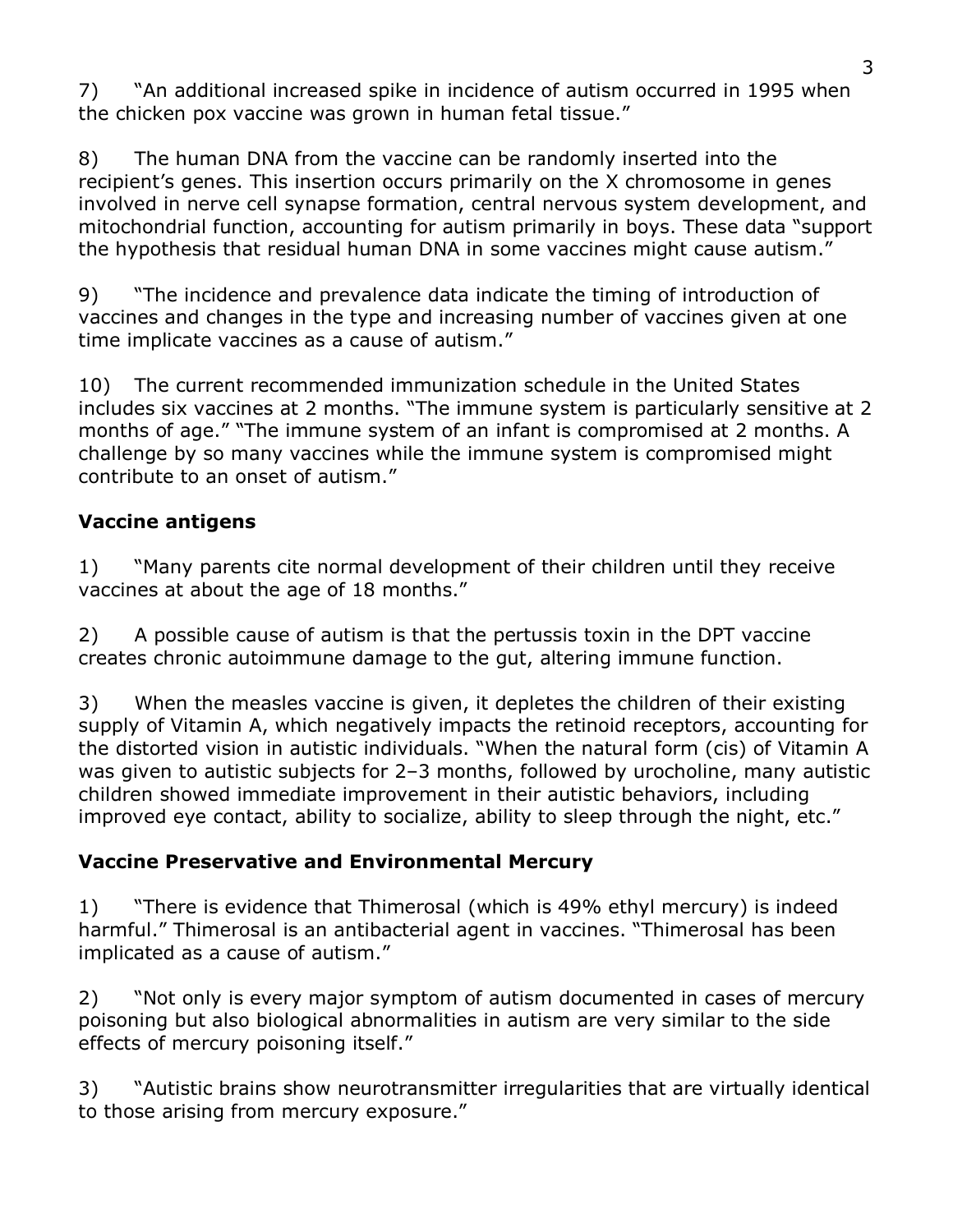4) "Due to the extensive parallels between autism and mercury poisoning, the likelihood of a causal relationship is great. More evidence linking autism with mercury poisoning is the timing of inclusion of Thimerosal in vaccines in the 1930s closely preceding the discovery of autism in 1943."

5) "There are dangerous effects of Thimerosal on the immune system, particularly on T-lymphocytes. Mercury induces glutathione depletion, increased oxidative stress, and apoptosis in these cells."

6) Thimerosal causes toxic effects on brain cells, affects nerve differentiation, and depletes glutathione.

7) Mercury is both neurotoxic and immunotoxic.

8) Autistic individuals have a 10-fold greater number of hyperactive mast cells. Mercury stimulates to release pro-inflammatory cytokines, which may disrupt the blood–brain barrier and cause brain inflammation.

9) "Cumulative mercury exposure results from mercury as a pollutant in air, soil, dust, water, consumer products, dental amalgam and lighting fixtures, foodstuffs, fish, and seafood. Concerning air, for every 1,000 pounds of mercury (all forms), there was a 61% increase in the rate of autism."

10) "Mercury is found in many foods, including high-fructose corn syrup. The consumption of high-fructose corn syrup could impact the behavior of children with attention deficit hyperactivity disorder (ADHD), which is associated with autism."

11) "The consumption of some artificial food color additives has been shown to lead to zinc deficiency. Dietary zinc is essential for maintaining the metabolic processes required for mercury elimination."

# **Measles Mumps Rubella Vaccine (MMR)**

"An examination of the continuing increase in prevalence in autism in the context of the dates of spikes in increase in prevalence which point to the MMR II vaccine (which did not contain Thimerosal) suggests that something 'new' caused the increase in incidence of autism. The 'new' component could be the human DNA from the preparation of the rubella component of the MMR II vaccine and the chicken pox vaccine."

# **Metal metabolism disorder**

85% of autistic patients have severely elevated Cu:Zn ratios.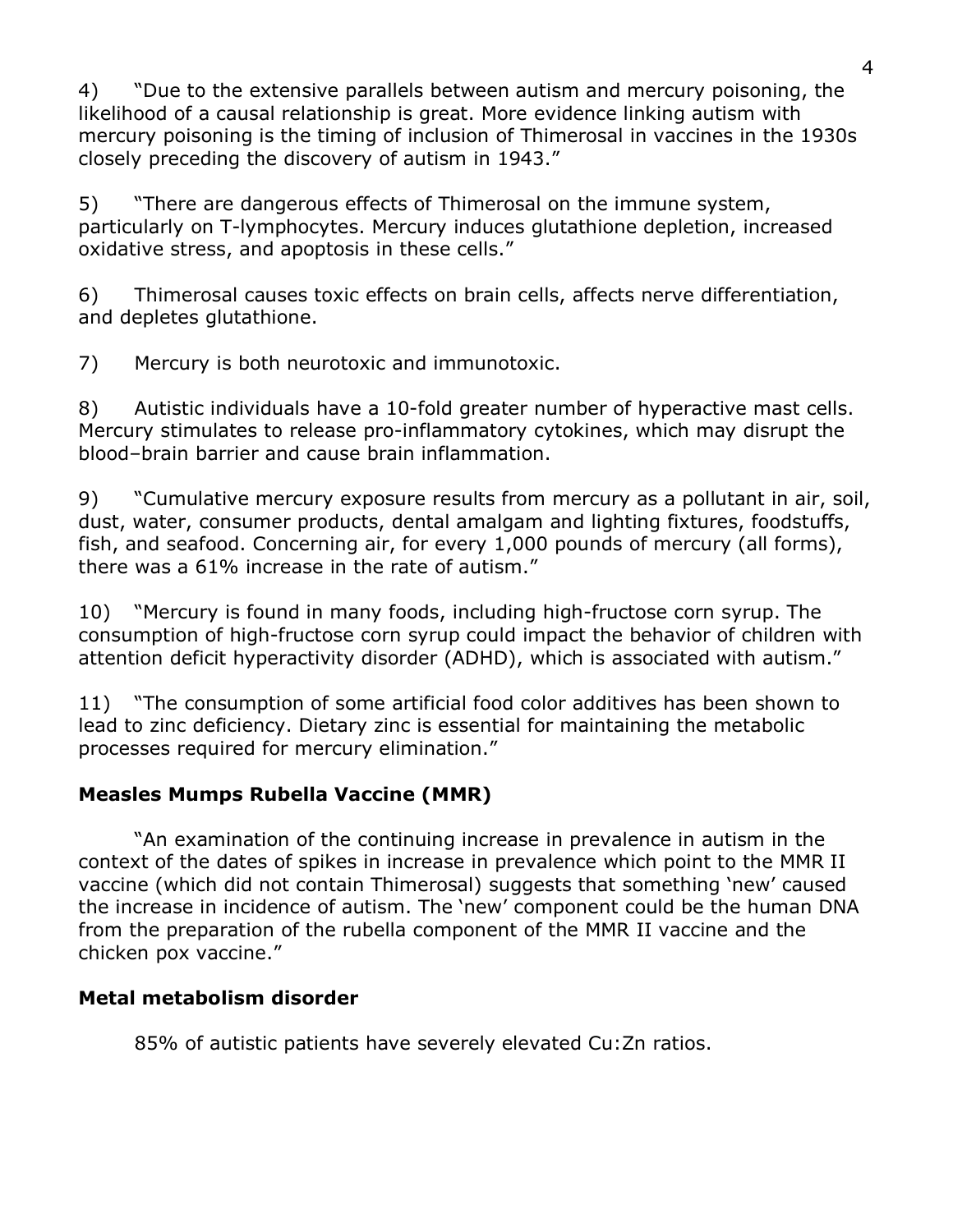#### **Genetics**

There is indisputable evidence for a genetic component in autism, because if one identical twin is autistic, the likelihood that the other twin will have autism is 90%. In great contrast, the likelihood that non-identical twins both have autism is only 2–3%. Yet, the genetic cause of autism is only 1–2% of the cases. A "reason to discount an overall genetic cause is that autism is now considered an epidemic and there is no such thing as a genetic epidemic."

#### **Age of parents**

1) Advanced maternal and paternal ages are independently associated with risk of autism-spectrum disorders.

2) A 10-year increase in maternal age is associated with a 38% increase in the odds ratio for autism. A 10-year increase in paternal age is associated with a 22% increase.

3) "The trend toward delaying childbearing contributed about a 4.6% increase of autism over the decade." Ageing increases cumulative toxic exposure, resulting in nucleotide repeat instability.

#### **Mitochondrial disease and dysfunction**

Mitochondrial dysfunction is caused by environmental toxins and can contribute to the altered energy metabolism in the brains of children with autism.

#### **Pregnancy**

1) A defective blood-brain barrier is common in autistic patients.

2) A mother's immune response(s) to infection during pregnancy includes the formation/release of antibodies and cytokines that could cross the blood-brain barrier of the fetus and which, over time, could cause autism.

#### **Imbalance in neural systems**

Autism might be caused by an imbalance between excitation and inhibition in key neural systems including the cortex.

#### **Environment**

Autism may be a disease of very early fetal development (approximately day 20–24 of gestation), with environmental exposures during pregnancy causing or contributing to autism based on the neurobiology of developmental genes.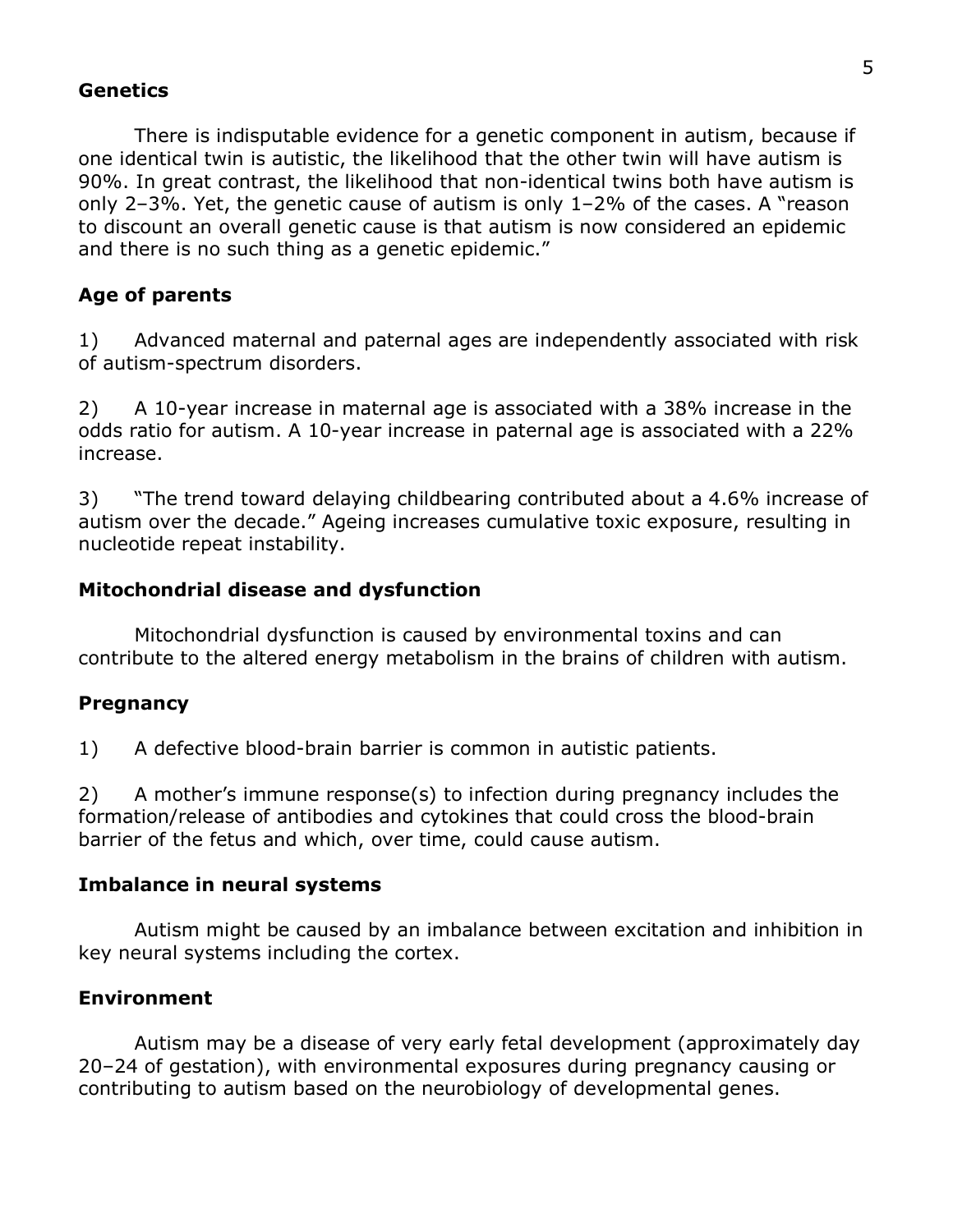## **Medications are implicated in autism including:**

- 1) Thalidomide by the mother.
- 2) Misoprostol, a prostaglandin analogue used for prevention of gastric ulcers.
- 3) Valproic acid, an anti-convulsant.

4) "Acetaminophen has also been suggested to cause autism."

5) "Children given acetaminophen after the MMR II vaccine were significantly more likely to become autistic than children given ibuprofen."

6) "During pregnancy, mothers of autistic children commonly suffer more bacterial and viral infections and fevers, which could affect the fetus to predispose the child for autism. These mothers often take acetaminophen to treat the infections. Acetaminophen overdose depletes the liver's supplies of sulfate and glutathione, impairing its ability to detoxify and excrete harmful substances. Therefore, the fetus could be impaired by the mother's consuming acetaminophen. After birth, if acetaminophen were given to the child, and used repeatedly, the drug could cause depletion of sulfate and glutathione, and the child could regress into autism."

### **Low Glutathione**

"Glutathione (GSH) is the most important antioxidant for detoxification and elimination of environmental toxins. GSH is decreased in the plasma of autistic subjects. In addition, GSH plays a major role in methylation and is intimately involved in detoxification processes."

## **Phthalates, Polychlorinated Biphenyls (PCBs), Environmental Contaminants**

1) Phthalates, an environmental toxin, are implicated in autism.

2) Phthalates are synthetic chemicals with widespread human exposure because of their use in plastics and other consumer products.

3) Humans are exposed to phthalates through ingestion, inhalation, and dermal routes.

4) There is a significant relationship between the concentration of urinary phthalates and the degree of autism.

5) Polychlorinated biphenyls (PCBs) are a suspected as causes of autism.

6) Environmental contaminants, including PCBs, herbicides, perchlorates, mercury, and coal derivatives interfere with thyroid function, and this can affect fetal brain growth, leading to autism.

7) Organophosphate pesticides may contribute to ADHD prevalence.